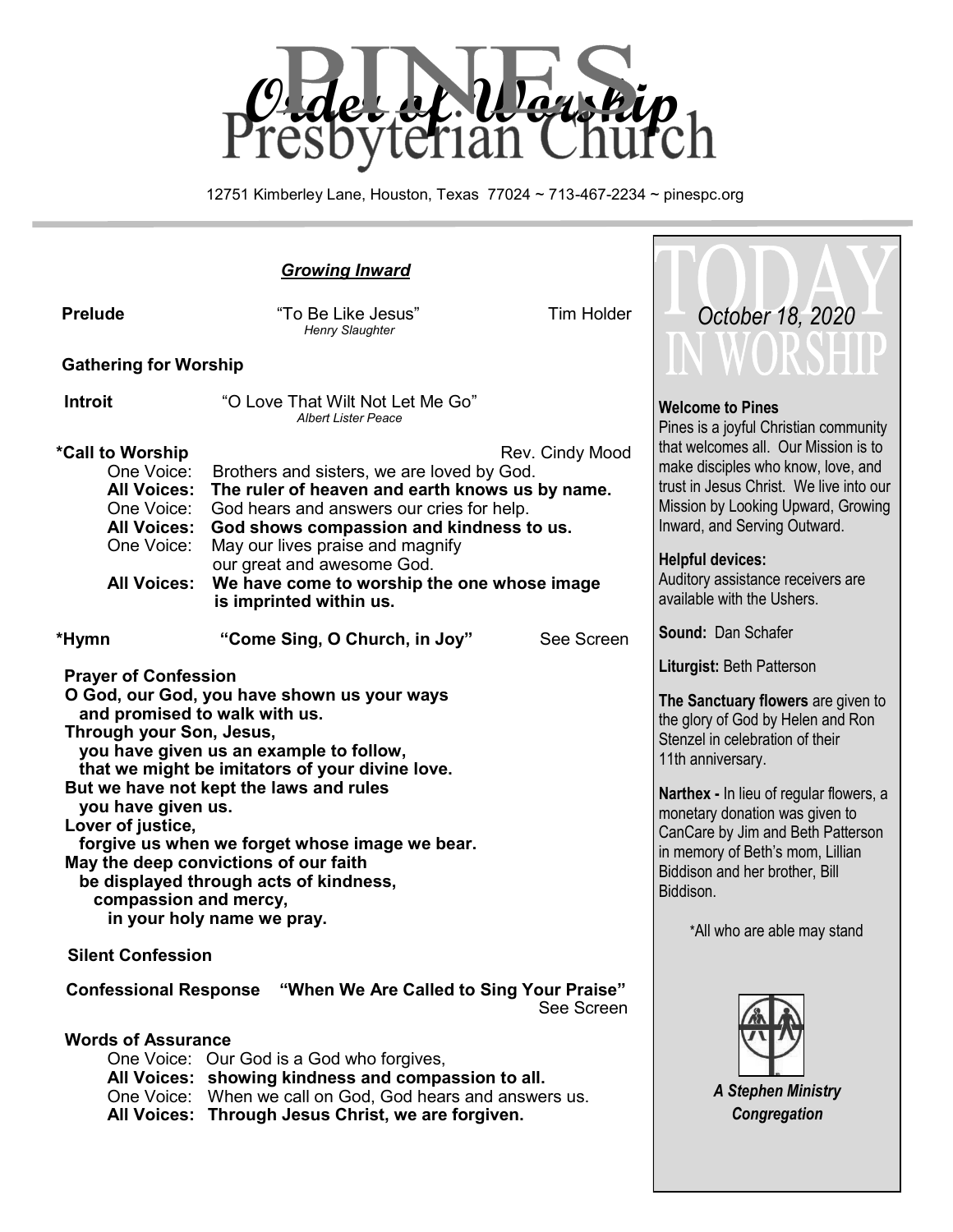#### *Looking Upward*

#### **Children's Message**

#### **Jesus Loves Me! This I know, For the Bible tells me so; Little ones to Him belong; They are weak, but he is strong. Yes, Jesus loves me! Yes, Jesus loves me! Yes, Jesus loves me! The Bible tells me so.**

| <b>First Reading</b>                                                                                                                                                                                                                                                                                                                                                                                                                                                                                                                                                                                                                                                                                                                                                                   |                                                         | Exodus 33:12-23  |  |  |  |
|----------------------------------------------------------------------------------------------------------------------------------------------------------------------------------------------------------------------------------------------------------------------------------------------------------------------------------------------------------------------------------------------------------------------------------------------------------------------------------------------------------------------------------------------------------------------------------------------------------------------------------------------------------------------------------------------------------------------------------------------------------------------------------------|---------------------------------------------------------|------------------|--|--|--|
| <b>Anthem</b>                                                                                                                                                                                                                                                                                                                                                                                                                                                                                                                                                                                                                                                                                                                                                                          | "He Hideth My Soul"<br><b>William James Kirkpatrick</b> |                  |  |  |  |
| <b>Second Reading</b>                                                                                                                                                                                                                                                                                                                                                                                                                                                                                                                                                                                                                                                                                                                                                                  |                                                         | Matthew 22:15-22 |  |  |  |
| <b>Sermon</b>                                                                                                                                                                                                                                                                                                                                                                                                                                                                                                                                                                                                                                                                                                                                                                          | "Testing"                                               | Rev. Andy Gans   |  |  |  |
| *Hymn                                                                                                                                                                                                                                                                                                                                                                                                                                                                                                                                                                                                                                                                                                                                                                                  | "God of Grace and Glory"                                | See Screen       |  |  |  |
|                                                                                                                                                                                                                                                                                                                                                                                                                                                                                                                                                                                                                                                                                                                                                                                        | <b>Serving Outward</b>                                  |                  |  |  |  |
| *Saying What We Believe<br>One Voice: There is one hope, one calling, to which we are called.<br>All Voices: The hope in our lives is Jesus.<br>There is one hope, one calling, to which we are called.<br>One Voice:<br>All Voices: The call we must answer is God's.<br>There is one faith, one hope, one Lord of us all.<br>One Voice:<br>All Voices: The Lord of our lives is Jesus.<br>There is one baptism, one Father, one Mother of all.<br>One Voice:<br><b>All Voices:</b><br>The creator who calls us is God.<br>We are one body, one family, one church,<br>One Voice:<br>woven by the Spirit with bonds of peace.<br><b>All Voices:</b><br>One Voice:<br>With Christ's children throughout all of this earth,<br><b>All Voices:</b><br>we are one body in unity and love. |                                                         |                  |  |  |  |
| *Gloria Patri<br>#579<br>Glory be to the Father, and to the Son, and to the Holy Ghost;<br>As it was in the beginning, is now and ever shall be, world without end.<br>Amen. Amen.                                                                                                                                                                                                                                                                                                                                                                                                                                                                                                                                                                                                     |                                                         |                  |  |  |  |
| Prayers of the People and the Lord's Prayer                                                                                                                                                                                                                                                                                                                                                                                                                                                                                                                                                                                                                                                                                                                                            |                                                         |                  |  |  |  |
| *Hymn                                                                                                                                                                                                                                                                                                                                                                                                                                                                                                                                                                                                                                                                                                                                                                                  | "God Reigns! Let the Earth Rejoice!"                    | See Screen       |  |  |  |
| *Charge and Benediction                                                                                                                                                                                                                                                                                                                                                                                                                                                                                                                                                                                                                                                                                                                                                                |                                                         |                  |  |  |  |
| <b>*Benediction Response</b>                                                                                                                                                                                                                                                                                                                                                                                                                                                                                                                                                                                                                                                                                                                                                           | "Surely It Is God"                                      | See Screen       |  |  |  |
| *Sending Out The Light of Christ                                                                                                                                                                                                                                                                                                                                                                                                                                                                                                                                                                                                                                                                                                                                                       |                                                         |                  |  |  |  |
| *Postlude                                                                                                                                                                                                                                                                                                                                                                                                                                                                                                                                                                                                                                                                                                                                                                              | "Praise Him! Praise Him!"<br>Chester G. Allen           |                  |  |  |  |
| Words printed by permission CCLI 998238<br>Portions of our liturgy are from The Abingdon Worship Annual 2020.<br>Copyright © 2019 by Abingdon Press. Used by permission.                                                                                                                                                                                                                                                                                                                                                                                                                                                                                                                                                                                                               |                                                         |                  |  |  |  |

#### **The Lord's Prayer**

Our Father, who art in heaven, hallowed be thy name. Thy kingdom come, thy will be done, on earth as it is in heaven. Give us this day our daily bread; and forgive us our debts, as we forgive our debtors; and lead us not into temptation, but deliver us from evil. For thine is the kingdom and the power and the glory, forever. Amen.

 $\overline{\phantom{a}}$  ,  $\overline{\phantom{a}}$  ,  $\overline{\phantom{a}}$  ,  $\overline{\phantom{a}}$  ,  $\overline{\phantom{a}}$  ,  $\overline{\phantom{a}}$  ,  $\overline{\phantom{a}}$  ,  $\overline{\phantom{a}}$  ,  $\overline{\phantom{a}}$  ,  $\overline{\phantom{a}}$  ,  $\overline{\phantom{a}}$  ,  $\overline{\phantom{a}}$  ,  $\overline{\phantom{a}}$  ,  $\overline{\phantom{a}}$  ,  $\overline{\phantom{a}}$  ,  $\overline{\phantom{a}}$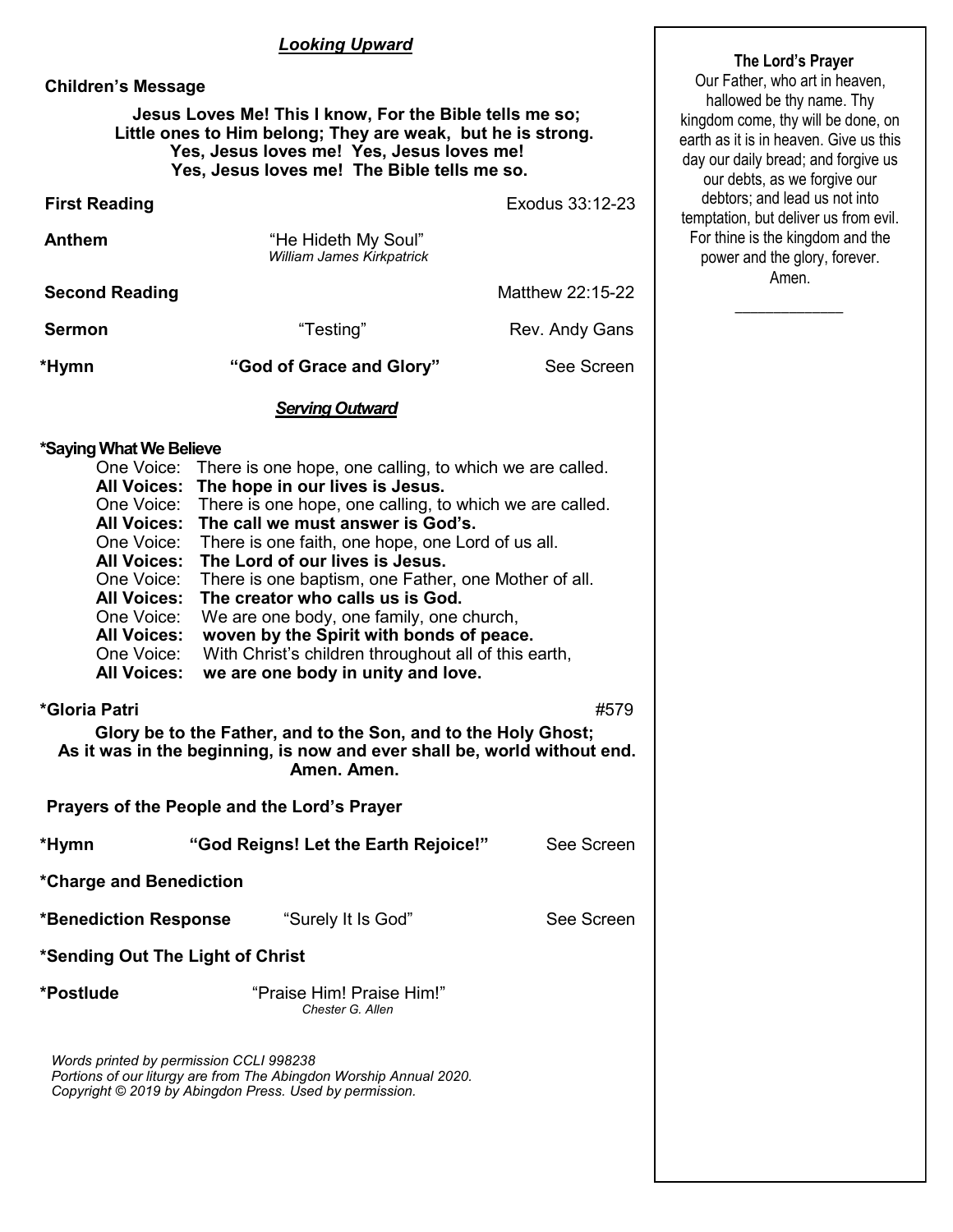# *Calendar for the Week of October 18, 2020*

| Today     | p.m. 5:00                                             |                                                                                        |
|-----------|-------------------------------------------------------|----------------------------------------------------------------------------------------|
| Monday    | a.m./pm<br>10:00<br>6:00<br>p.m.<br>7:00              |                                                                                        |
| Tuesday   | 7:00<br>a.m.<br>10:00<br>7:00<br>p.m.                 |                                                                                        |
| Wednesday | a.m. 11:00<br>11:00<br>8:00<br>p.m<br>8:15            | Rev.Cindy Mood - Family FellowshipLive on Facebook<br>Rev. Cindy Mood-Parent Zoom Room |
| Thursday  | p.m. 5:00<br>6:30                                     |                                                                                        |
| Friday    | a.m./p.m.                                             |                                                                                        |
| Saturday  | a.m./p.m.                                             |                                                                                        |
| Sunday    | 9:15<br>a.m.<br>9:30<br>10:15<br>10:45<br>4:00<br>p.m | Worship ServiceSanctuary/Live Streaming on Web and<br>Facebook                         |
|           | 5;00                                                  |                                                                                        |

 **SERMON NOTES** 

 $\lceil$ O

**Instagram.com/pineshouston**

**Get the latest announcements and reminders right before events happen. Find us here: https://twitter.com/HoustonPines.** 

 **Find us on Facebook www.facebook.comPinesPresbyterian Church-1425251917704955/**

 **The newsletter is available in the Narthex for those unable to access it online.**